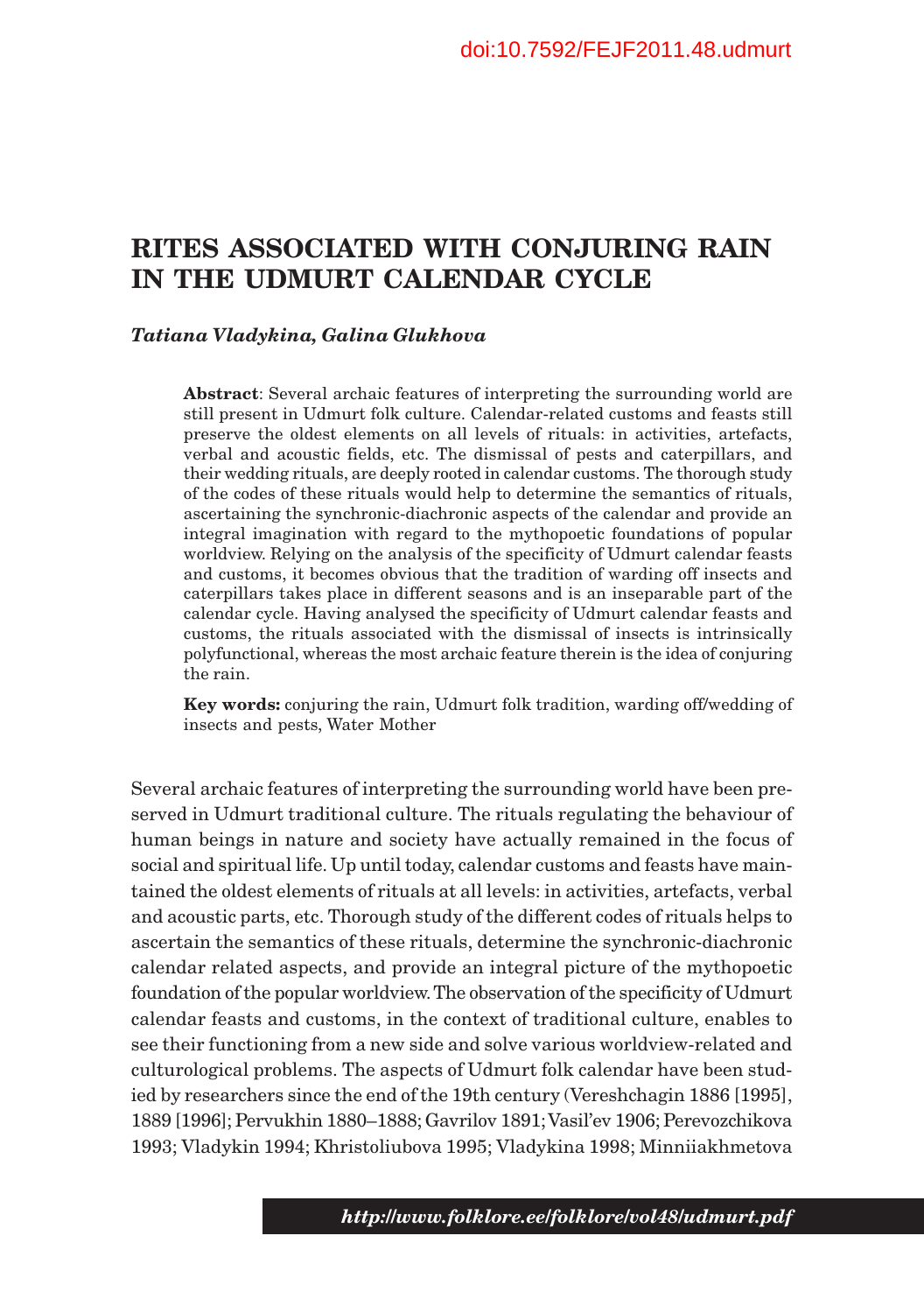2000 and others). In this article, we observe the rituals for conjuring rain, which have so far been unfortunately been given little attention. Such rituals comprise  $WML$ р келян/сюан – 'sending away/weddings of vermin',  $\gamma p \tilde{o} \alpha$  келян/ ñþàí – sending away/warding off/weddings of bedbugs. Traditionally, these rituals are conducted according to the relevant need, the content and terminology of the ritual are directly focused on the extermination of the insects, without any other hidden purpose. In the light of new data, folk calendar related customs and wedding rituals, together with the mythological semantics of the inherent elements, can be reviewed in order to redefine the functional determination of the above-mentioned rituals. As the details of these rituals are of great significance, let us further focus on the local versions.

## **CUSTOMS CONCERNING INSECTS AND VERMIN**

The ritual of "the survival of bedbugs" has been recorded in the 19th century from among the Udmurts of the Sharkan area (currently one of the central regions of Udmurtia); this ritual was conducted on the night prior to Holy Thursday, and it was believed, in order for it to be effective, that the ritual had to be conducted by an expert or at least a person who had learnt this practice from an expert (Vereshchagin 1995: 112). On the night of Holy Thursday or early in the morning, before dawn, the lady of the house invited the expert to look for bedbugs ( $\gamma p \bar{\sigma}$   $\gamma$   $\gamma$   $\gamma$   $\gamma$ ), who turned the found insects (no less than three) into white canvas and tied this as a knot on top of the rod, and hung a copper bell lower down on the stick. Thereafter, he sat astride on the rod, as if on a horse and "rode" towards the river, singing a wedding song (Vereshchagin 1995: 112–114).

The relevant ritual among the Udmurts living in the territory of today's Tartar was the wedding of bedbugs ( $yp\ddot{o}o$   $coan$ ). Several women gathered in a house, and one of them was decorated as a bride ( $BHLB$ ,  $KLJH$ ), whereas the obligatory element of clothing was a large headscarf with thrums  $(6\mu$  $K$  $H$ <sup> $\mu$ </sup>). Thereafter, imitating a wedding procession, they moved from house to house and collected bedbugs in a box. After finishing the movement though yards, the "bride" was put on the sledge (in winter) or a wagon (in summer) and was taken to the valley or ravine behind the village where she began to lament:

> Монэ татсы кытсы куштыса кельтиды? Кинлы ваиды ти монэ? Why did you leave me here? Who did you bring me here for?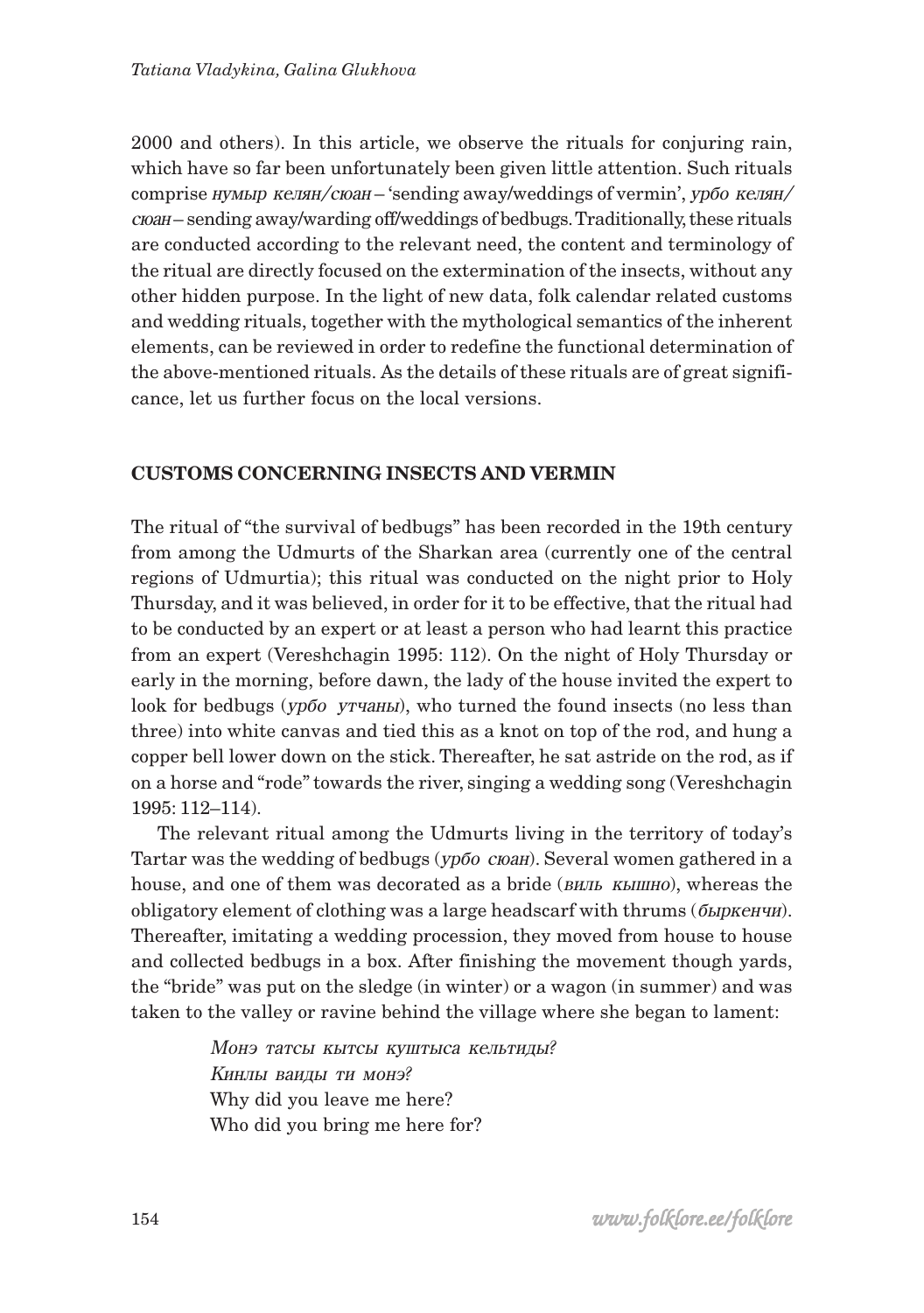The others ran away and left her there alone. She sat there in silence for a while, then threw the box with bedbugs in the ravine and returned to the village.

In one of the variants (current Kiiasovskii region in the southern part of the Udmurt Republic), a bug was put into an old birch-bark shoe, people headed towards the river while singing a wedding song  $(c_{\text{toa}} r y \hat{p})$  and then threw the shoe, with the bedbug therein, into the water (Vladykin & Churakova 1986: 125).

Another ritual, practised by the Northern Udmurts in the summer-time was the sending away of cabbage-worms  $(iywA)$   $kzA$  $j =$  for this purpose, 10– 20 children and some old women came together and, when moving after each other along the furrows in the vegetable garden of each participant, they picked up worms from cabbage leaves and put them into an old worn birch-bark shoe. When walking though all vegetable gardens, the women unpleated their hair, and tinklers or wooden cowbells were put around children's necks. Accompanied with noise, shouting and bell-ringing, the procession moved to the pond, trying not to drop any of the cabbage-worms. Then, standing on the foot-bridge and singing a wedding song, the birch-bark shoe was thrown into the water. The participants came back in silence, attempting not to make any noise at all.

The above-described is similar to the caterpillar wedding  $(HVMBID)$   $CIO$ practiced prior to Midsummer among the Udmurts in Zavialovsk area. In the evening, the entire village gathered in a vegetable plot of one of the inhabitants. Women wore folk costumes and put on colourful headscarves, and men had to wear a colourful shirt and cap. A large table was put in the vegetable garden, covered with a white tablecloth. The table was laid with bread, salt, vegetables (potatoes, tomatoes, cucumbers) and fresh honey. Everyone stood around the table and tasted the food, and the merrymaking part commenced after this. Young people took a cabbage leaf in one hand and a poppy flower in the other, and sang:

Коркалэн шулдырез нэнэй-дядяй вань чоже, / Азбарлэн но шулдырез пиналъёс но вань дыръя. / Кенослэн но шулдырез нылъёс но вань дыръя. / Возь выллэн но шулдырез выль кенак но вань чоже. / Ульчалэн но шулдырез гырлыё вал вань дыръя. / Бакчалэн но шулдырез мак сяська вань дыръя. / Мусо, мусо, кудое, кочон кудое, / Эшшо но мусо кубиста туклячие. / Кибыдэ но нумырдэ ми сьорамы нуомы. / Зечсэ ми бакчае кельтомы, / Уродзэ сьорамы басьтомы. / Пичи но вань, бадзым но вань, / Ваньды улляськелэ ми сьоры

It is joyful in the cabin when mom and dad are alive, / it is jolly outside when children are in the yard./ It is joyful inside as long as girls are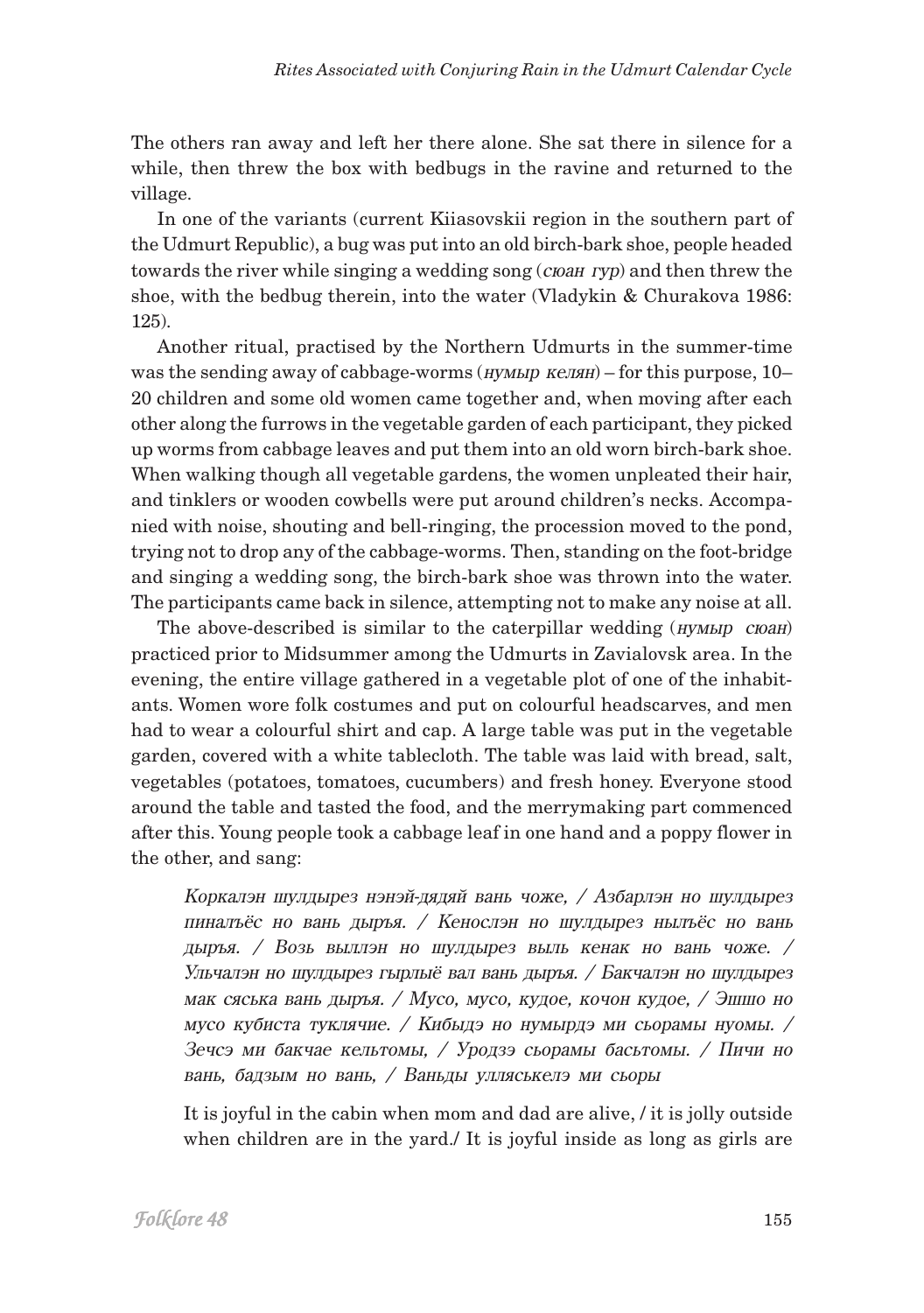there./ Meadows are pretty as long as there are brides./ The street is merry with horses and bells (on the shaft-bow)./ The beauty of the garden is in blooming poppies./ Handsome and pretty is my best man cabbage root,/ even sweeter is the cabbage-in-law./ Insects and worms we take with us./ Leaving everything that is good in the garden,/ taking all bad with us./ Here are the young, here are the old,/ let us all come with us.

While singing, elderly women walked along furrows and picked cabbage worms.

Conclusions can be made from the described cases that the warding off of insects and cabbage worms was strictly limited to the period from the Holy Thursday to Midsummer. According to ancient beliefs, the Holy Thursday was the threshold of the New Year. People believed that on this night the deceased would come to visit those alive, ghosts would wonder about  $(XO_0 \tilde{E} \tilde{E} \tilde{E})$ , and witches become active. There were certain practices to keep away from the evil force and send it back to the otherworld (e.g. the ritual for ousting the devil –  $\mu$ айтан уллян / урай). The beginning of the week, up until the Holy Thursday was the time for cleaning the abodes of people and the surrounding environment. Village women organised joint workdays ( $Beme$ ), and washed the floors, ceilings and walls in every house, one after another. Thus, in this context it is not accidental that the period for warding off insects is directly associated with the cleaning rituals of the Holy Thursday (cf. the "funerals" of insects and the warding off of pests among the Komi: Mikushev 1973: 36; Latysheva *et al.* 2009: 29–31).

## **THE AGRICULTURAL YEAR OF THE UDMURTS**

According to Udmurt (agricultural) folk calendar, the year was generally divided into two parts: both spring and autumn were considered the beginning of the new year. In the 19th century, Grigorii Vereshchagin wrote that the Udmurts count the new year from the time when field work starts: "Although they [Udmurts] refer to the first day of January as the New Year ( $BLIL$  ap), it does not mean anything to them; this date is called the New Year merely because of the fact that civil servants and all fixed-date services commence and end on this day." (Vereshchagin 1995: 35)

The customs associated with the spring-time new year involve the rituals of ploughing the first furrow (Акашка/Акаяшка/Гырыны потон/Геры поттон *–* 'going to plough, plough feast'), and are actually amalgamated with Christian Easter *Быдзыннал/Великтэм/Паска*). The celebration of the New Year in au-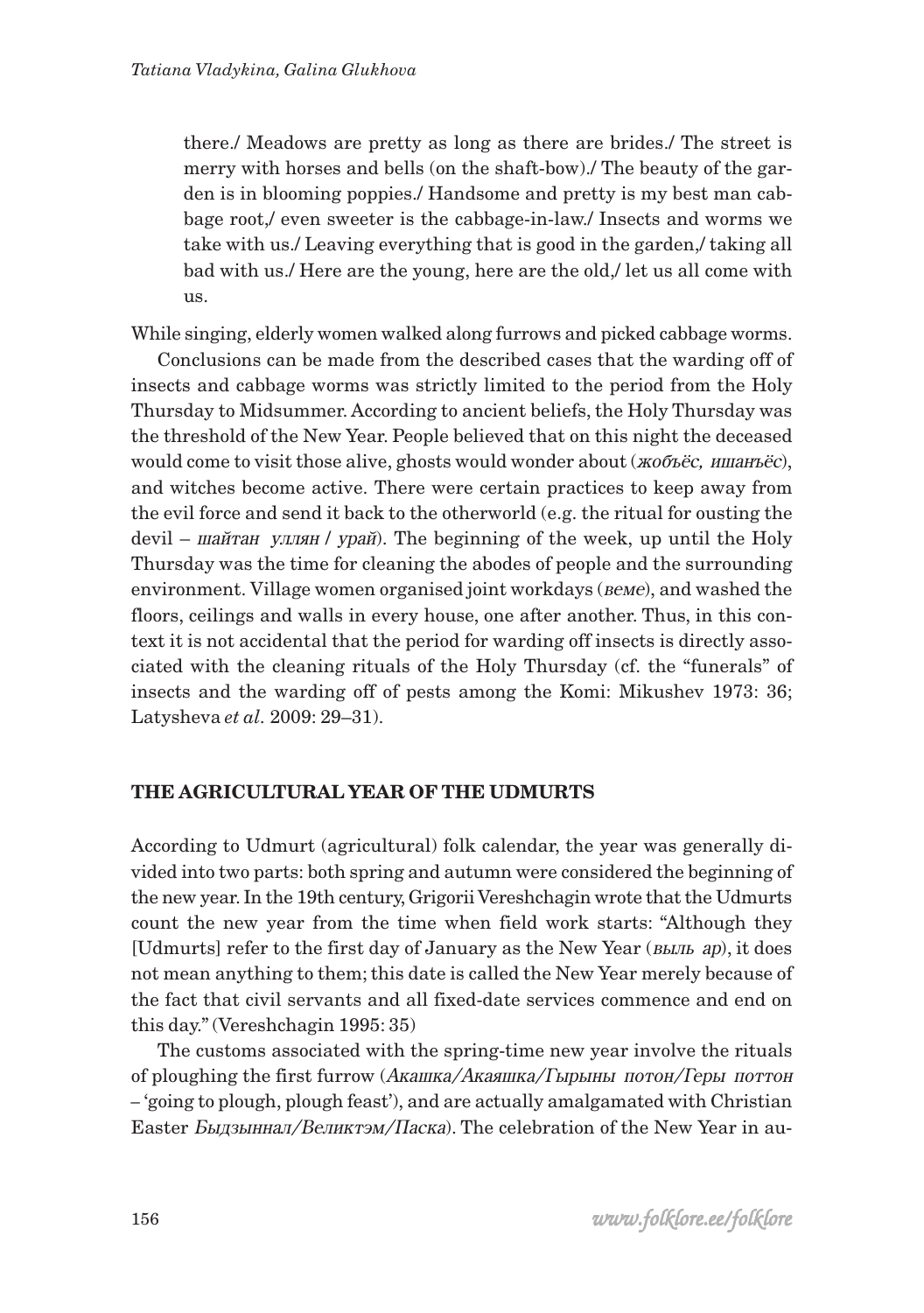tumn, however, has preserved fragmentally in Udmurt folk tradition. Some of the Northern Udmurts are still using the parallel corresponding terms for spring-summer and autumn-winter periods: *BV BELTEH CELTOH* ('standing on water', August 19) and  $\check{n}$  and  $\check{n}$  and  $\check{n}$  and  $\check{n}$  and  $\check{n}$  ('standing on ice', August 19). Thus, we could presume that the period from Holy Thursday to approximately mid-August was dealt with as a whole year in old Udmurt tradition. In other words, the autumn-winter half-year and the spring-summer half-year were understood as independent time units. The fact that both of these semi-annual periods were seen as a separate year is proved in the expression used by the Northern Udmurts: гужемен-толэн улыны ('to live through a summer and winter'), which actually means to live a whole year (cf. with the Russian expression Cколько лет, сколько зим 'many summers, many winters'). Each half-year was considered full and whole. Upon the conversion to Christianity, these halfyears were merged and the St. Elijah's Day was regarded as the beginning of the autumnal half-year. This can be presumed from the Udmurt word *Bыль*/  $B$ иль нунал ('new/ new day'), (nowadays, this term is solely associated with the fresh-harvested crop) which explicitly indicates the beginning of a new cycle after the summer solstice ( $uHBOXO$ ). This argument is also supported by the fact that the Udmurt notion  $ap$  ('year, time') has a counterpart in the Komi language where *ap* [ar] denotes autumn (Alatyrev 1988: 98–99).

It was probably due to the seasonality of the "sending away of insects" and their late association with the cleaning rituals why the former are solely interpreted as warding off-rites. However, the relevant archaic semantics is revealed when observing the allocation of roles among the participants, the attributes, musical accompaniment and the symbolic imagery of the songs.

The wedding related symbolism of the observed rituals is particularly explicit: the ritual is an imitation of a wedding procession (a rod with a bell instead of the horse, a female participant dressed as a bride, women dragging the sledge with a "bride"), accompanied by wedding songs. The abundance of wedding plots and symbols in the given examples is "on one hand conditioned by typological similarity [thereof] with family and calendar feasts and rites of passage: there are records of local variants of autumnal masked imitations of wedding procession; wedding songs have an important place in Shrovetide customs. [...] Likewise, the autumnal commemoration ritual, sacrificing the head or legs of a cow or a horse ( $\tilde{H}M$ <sup>r</sup> $H$ <sub> $H$ </sub> $\tilde{H}$   $\tilde{C}$ <sup> $\tilde{C}$ </sup> $\tilde{C}$ <sup> $\tilde{H}$ </sup>) is also accompanied by wedding melodies." (Vladykina 2006: 54) On the other hand, the wedding theme has probably become actualised as a polysemantic ritual-magical set of customs to ward off insects, the main function of which used be the conjuring of the rain. The initial idea of this tradition disappeared in the time-wise later strata along with the loss of archaic mythological beliefs. However, this initial idea did not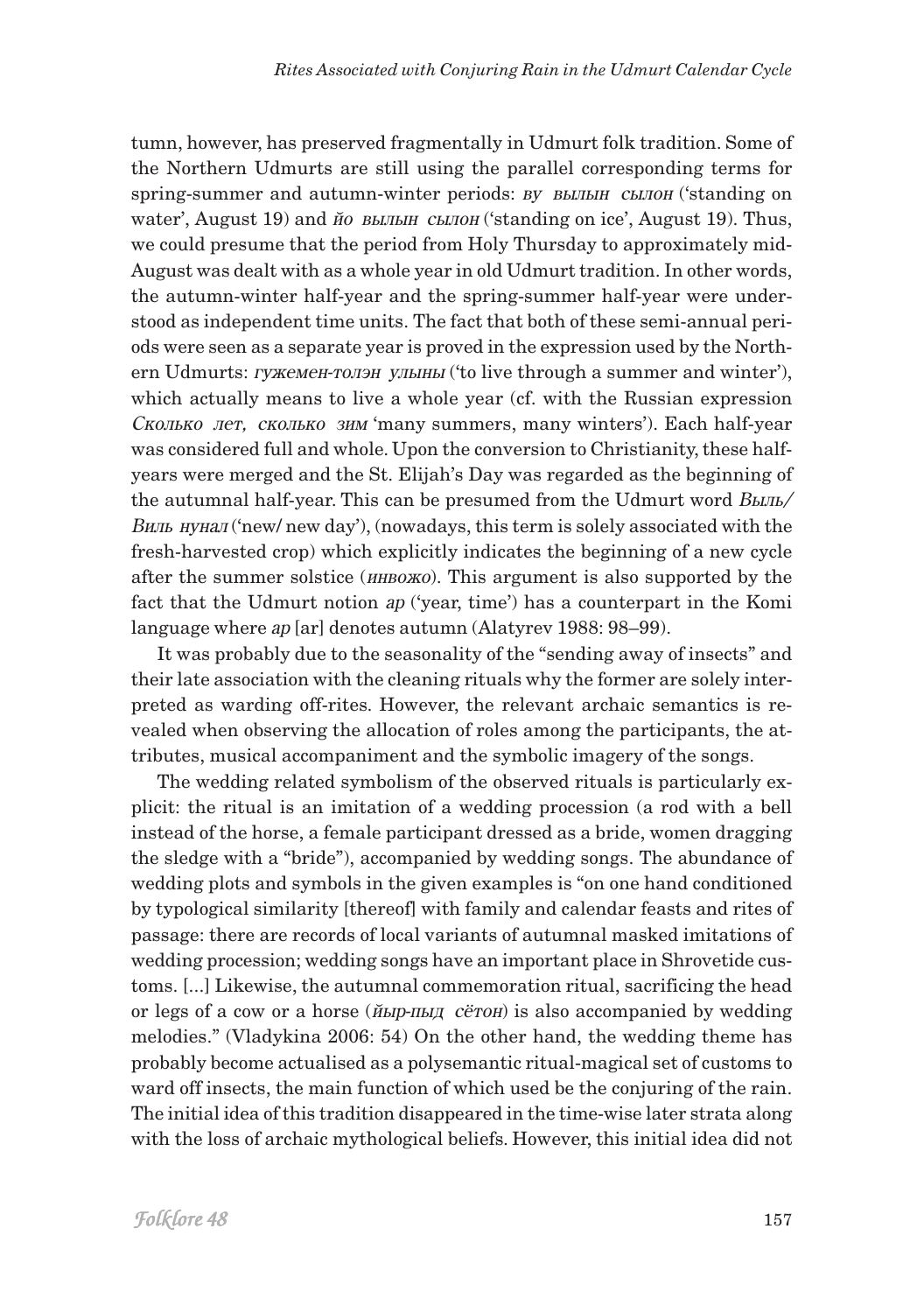disappear from calendar rituals the aim of which was to prevent drought. Differently from other "more understandable" rituals, this occurred to be most saturated with symbols.

#### **PRESERVING WATER BODIES AND CONJURING THE RAIN**

Before the start of spring at the beginning of the agricultural calendar, the Udmurts attempted to avoid a potential accident. Nearly all the prayers and charms of the spring-summer-time calendar feasts include an appeal to gods to send rain (зор) or humidity (мускыт): "... Гужем нуналын шуныт-лэськыт нунальёстэ ке сётсал, небыт зоръёстэ сётсал ке..." 'If you could give warm and soft days in summertime, warm rainfalls if you could send…' (Vasil'ev 1906: 341–342).

To preserve indispensable humidity, Udmurts appealed directly to elemental forces, springs of water. A characteristic example of this is the ritual of the Northern Udmurts conducted during the break-up of ice on rivers – the sending away of ice (éî êåëÿí). The entire village, dressed in festive garments, goes to the riverside, with ritual food and drinks. After sacrificing, people start to host each other and entertain themselves on the bridge. The aim of the feast and sacrifice is to bring a treat to the rivers  $(KYACAMJUILCBTOMMYMJUOC -$ 'never-drying mother-rivers', визыл бызись ю-шур мумы ос – 'foremothers of peacefully flowing rivers') (Pervukhin 1880–1888: 9–10), and afterwards a prayer is uttered to the spirit of the river  $\frac{1}{2}$  (*By-Ky3ë*/*ByMypr*) to give water to people and the herds, wet the fields and avoid drought and famine, fires and epidemics. The most important part of this water cult concerns the attitude towards the springs of water, and this was actualised during summer solstice ( $\mu$ HBOXO- $\mu$ LIP). The status of springs, their sacredness is underlined by rules forbidding the desecration of the bodies of water: "It is not allowed to do laundry in our spring: thunder would come." Outbursts of diseases (boils and sloughs on the human body) were explained as violations of prescriptions (taboo). According to folk belief, the springs need particular attention during "dangerous" times. At midday it was forbidden to fetch water with a sooty cauldron or to make noise at the spring. A custom has been recorded from among the Northern Udmurts that water was not fetched until four o'clock p.m., and the spring was covered with a white tablecloth as protection from the "evil" Sun during a dangerous transitional period.

Drought was considered to be the punishment of gods for the violation of generally valid norms, for incomplete adherence to calendar rituals and was attempted to be resolved by the rite to conjure up rain (*30p KypoH*). This was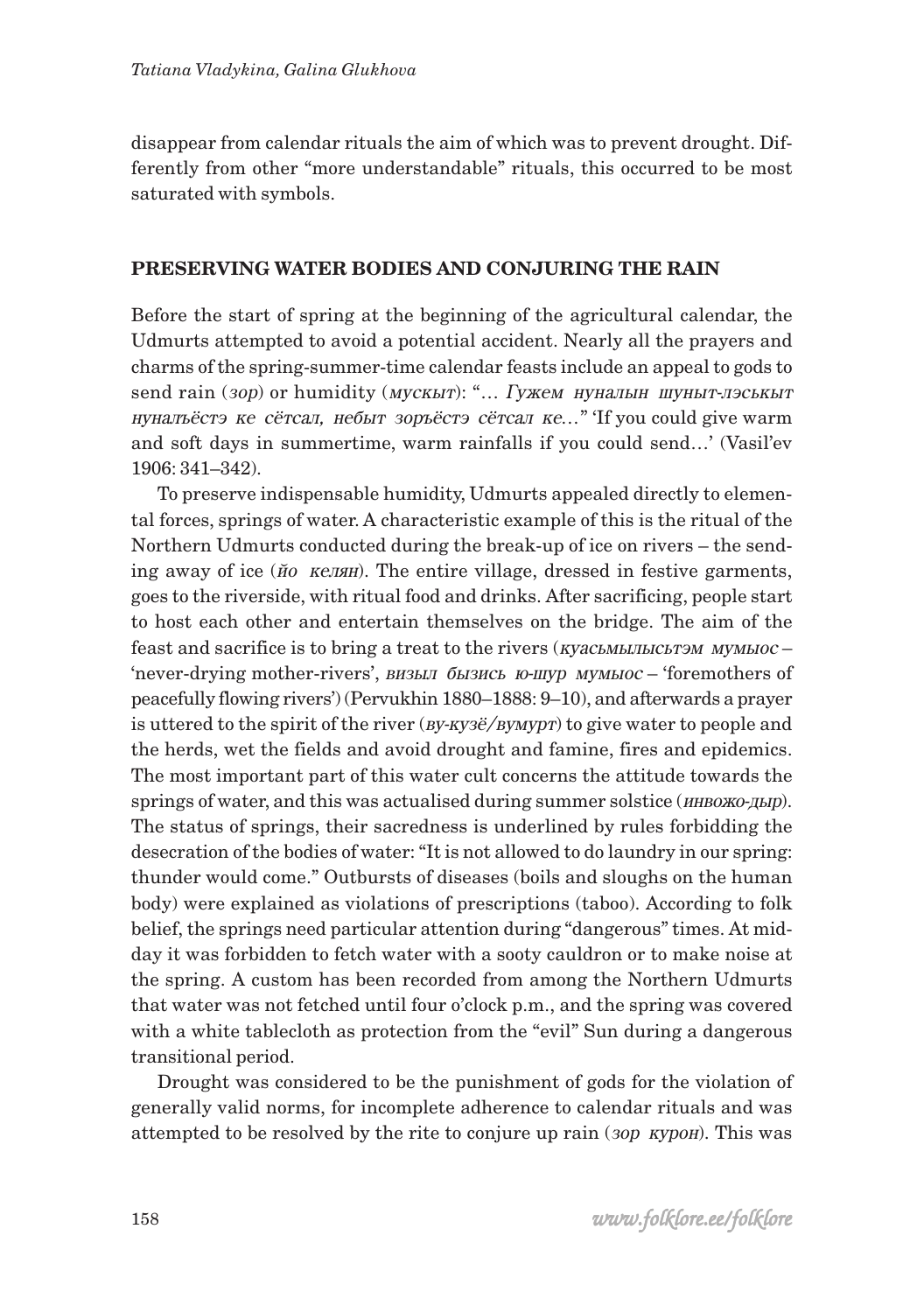basically the only episodic ritual, within the agricultural calendar, practiced pursuant to a relevant need. It was presumed that ritual-magical acts would bring about the desired outcome: old women and children poured water on each other at the riverside and pushed each other into the water; in some occasions, a black or grey ram was taken to the riverside and pushed into the water; in the village, the passers-by were soaked and even poured over; even houses, fences and gates were splashed with water. Soil was taken from the bottom of the spring and thrown at each other and window panes; mud was not wiped from the windows as it had to be the rain to do this. A somewhat more modest variant of the conjuring of the rain is ritual eating of porridge  $(XyK)$ cuën), when one or two elderly women gathered five-to-six-year-old children to the riverside, made porridge in a large pot and "gave" this to the river and the participants in the ritual.

The customs associated with the conjuring of the rain would not be complete without the ritual for warding-off insects, the symbolism of which combines intertwined archaic and newer layers, becoming especially evident in the relevant action (cf. with similar materials regarding Slavic culture: Gura 1995a: 491; Gura 1995b: 355; Gura 2004: 370–371).

Such manipulations with insects (gathering them in an old birch-bark shoe, box, cloth, cabbage leave; throwing them into the river or ravine) reveal the ancient layers of the religious worldview about the polysemantic connection between the water and its masters, reconstructed on the basis of old incantation texts. The waters above the ground are under the protection of the water spirit ( $\mu$ <sub>*NMVpT* – 'water man') of relatively later origin; the celestial water in</sub> heaven – creative, first-born – is under the protection of celestial ancestress Water Mother (Northern Udmurt Ю-Кылчин, Southern Udmurt Инву-мумы/ Инву):

Быдзым Иньмарлы, Кылчинлы, **Ю-Кылчинлы**, Мумы-Кылчинлы, Музьеммумылы пияз пониськом, мед далтытоз! Зеч ардэ сёт, шуныт уйдэ сёт, шуныт зордэ сёт, лысвудэ сёт...!

To great Inmar, Creator-Kylchin, to Water-Ancestress/Water – Creative Mother, to mother-ancestor, mother-earth we put [a sacrifice] in her bosom, let [the crop] grow! Give a good year, give warm nights, give warm rain, give dew…! (Wichmann 1893: 123–124)

Invu (celestial water/moist) is also the protector of kinship. In several local traditions, people appealed to him, besides the trinity of upper gods and the deities of kinship (*Будзым Инмаре, Инэ-вуэ, воршудэ..*. 'Great Inmar, Ine-vue [great celestial water], Vorshude'). The prayer was accompanied with whistling, whereas the tune played at the moment of uttering the prayer was called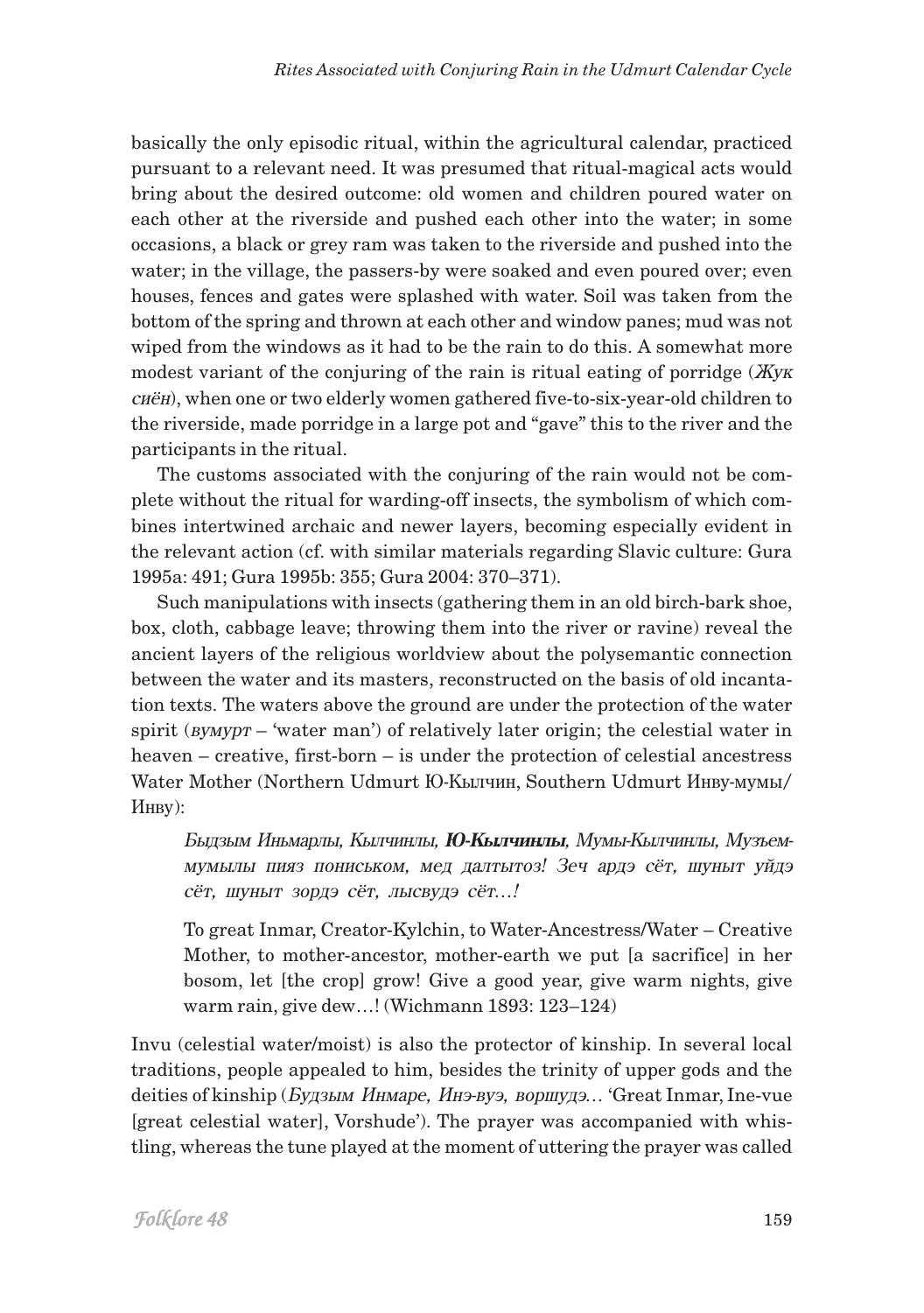èíâó óò÷àí ãóð ('the tune to search for celestial water'). The same tune was played when the *tuno* (*ryho* – 'shaman, soothsayer') fell into a trance during the ritual when was choosing a successor to himself. Invu was approached to receive blessing for clairvoyance, during the foretelling practice, when choosing a sacrificial site and determining the sacrificial animal. The melody of celestial moist ( $H$ нву гур) was performed during the furrow-feast ( $I$ ершыд), denoting the end of spring-time field work. The imagination of celestial water (*invu*) thus contains the idea of divine blessing granted by an ancestor. Might be that it is indeed this particular idea that is the wedding related element in the ritual for conjuring the rain, as one of the main characters assumes the role of the bride/young married woman (*BLIJL KeH*). The absence of this character is compensated with the wedding tune accompanying the ritual. The erotic symbolism of the songs sung at this moment (comparison of male and female genitals with vegetables – cabbage root or cabbage) might, in our view, convey the same idea. The hypostasis of the Water-Mother is revealed more clearly in using cabbage worms in the rituals for conjuring the rain, as the image of cabbage-vulva is a permeating feature in Udmurt calendar related customs (particularly frequent in autumnal masking songs; the stuffed Shrovetide bogey is also referred to as Auntie Cabbage).

The female water deity is polyfunctional and multi-faceted in the culture of a number of peoples (Rabinovich 1987). The anthropomorphic figure of Invumumy (celestial Mother Water) was probably preceded by her archaic hypostasis – a water snake, the mundane projections of which were insects (bedbugs, vermin) (Kozlova 2006: 40ff). The Udmurts gave a sacrifice to water, imitating, at the same time, the return to homely circumstances.

Proceeding from the above, it can be said that the customs concerning the sending away of insects are adjusted to specific seasons, the former being an inseparable part of the calendar cycle, therefore not random. The rituals for sending away insects are polyfunctional whereas the most archaic function is the idea to conjure the rain.

#### **REFERENCES**

Alatyrev, Vasilii 1988. Etimologicheskii slovar' udmurtskogo iazyka: Bukvy A, B. [Etymologcial Dictionary of the Udmurt Language: Letters A, B.] Izhevsk: NII pri SM UASSR. http://api.ning.com/files/SCiUu6Te4gWSk8pa\*fulI67pB3cluw4KJCf9G9- Vzfd0EsynMFD42U2UiWPybc05ej5W1lQT6tjNcluKOXk-C2Gix9On4Vmd/ alatyrevetymology.pdf , last accessed on 10 August 2011.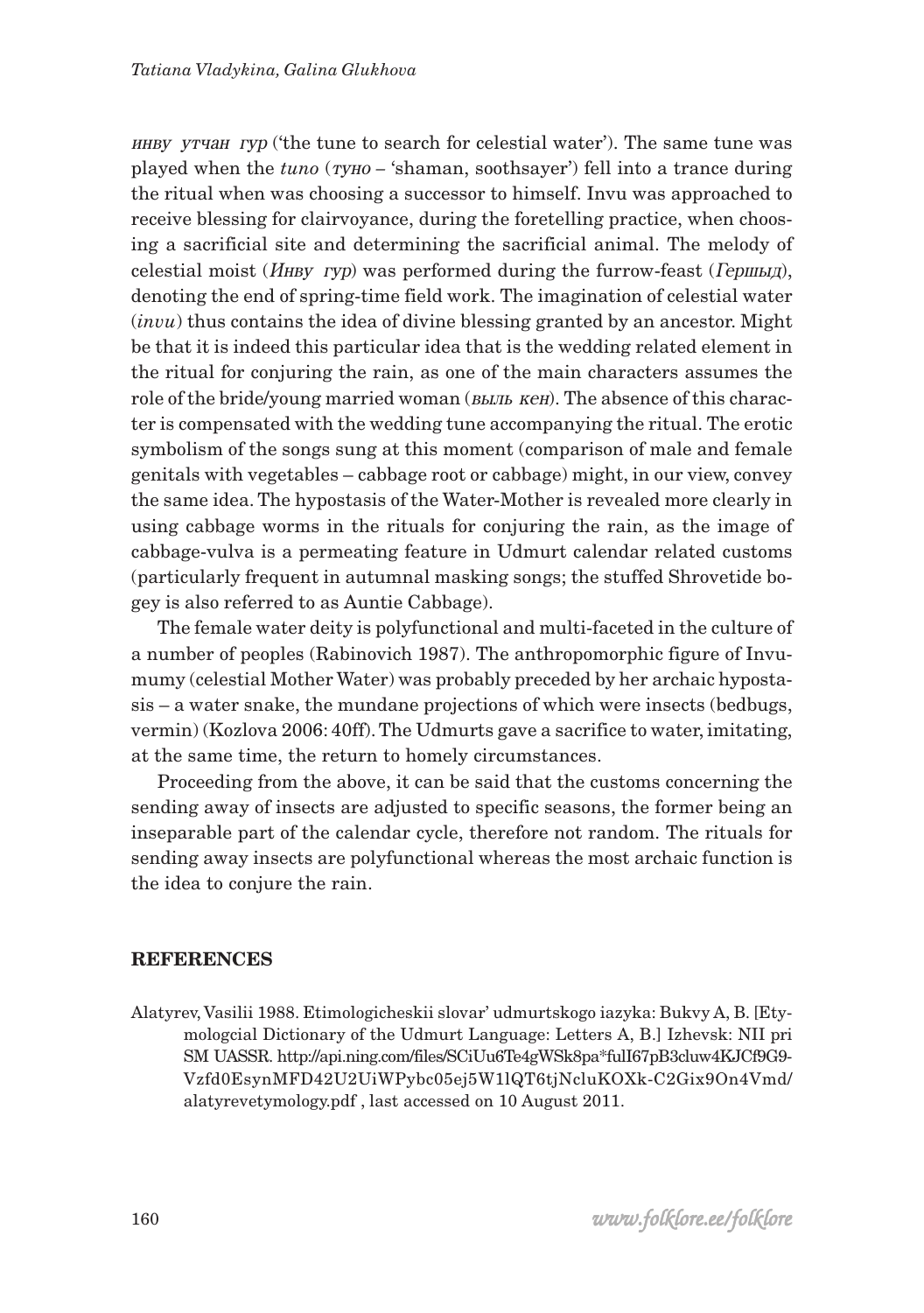- Gavrilov, Boris 1891. Pover'ia, obriady i obychai votiakov Mamadyshskogo uezda, Urias'- Uchinskogo prikhoda. [Votyaks of the Mamdyshskii Uezd: Beliefs, Customs and Teachings.] *Trudy IV Arkheologicheskogo s"ezda v Rossii 2*. [Papers of the 4th Conference on Archaeology in Russia 2.] Kazan.
- Gura, Aleskandr 1995a. Gady. [Reptiles.] In: N. Tolstoi (ed.-in-chief). *Slavianskie drevnosti: Etnolingvisticheskii slovar' v 5-ti tomakh 1: A–G*. [Slavic Heritage: Ethnolinguistic Dictionary in 5 volumes. 1: A–G.] Moscow: Mezhdunarodnye otnosheniia.
- Gura, Aleskandr 1995b. Zmeia. [Snakes.] In: N. Tolstoi (ed.-in-chief). [Slavic Heritage: Ethnolinguistic Dictionary in 5 volumes. 2: D–K (Kroshki).] Moscow: Mezhdunarodnye otnosheniia.
- Gura, Aleskandr 2004. Nasekomye. In: N. Tolstoi (ed.-in-chief). [Slavic Heritage: Ethnolinguistic Dictionary in 5 volumes. 3: K (Krug) – P (Perepelka).] Moscow: Mezhdunarodnye otnosheniia.
- Khristoliubova, Liudmila 1995. *Kalyk siam"esty chaklasa (Udmurtskie narodnye obychai*). [Udmurt Folk Beliefs.] Izhevsk: Udmurtiia.
- Kozlova, Natal'ia 2006. *Vostochnoslavianskie mifologicheskie rasskazy o zmeiakh. Sistematika. Issledovanie. Teksty: Monografiia.* [Mythological Stories about Snakes among the Eastern Slavs. Systematics. Research. Texts: Monograph.] Omsk: Izdatel'skii dom Nauka.
- Latysheva, Vera & Ostapova, Elena & Filippova, Valentina 2009. *Iazyk poezii komi*. *Monografiia*.[Poetic Language of the Komi. Monograph.] Syktyvkar: Izd-vo Syktyvkarskogo un-ta.
- Mikushev, Anatolii 1973. *Epicheskie formy komi fol'klora*. [Epic Forms of Komi Folklore.] Leningrad: Nauka.
- Minniiakhmetova, Tatiana *et al*. 2000. *Kalendarnye obriady zakamskikh udmurtov. Monografiia*. [Calendar Related Customs of the Udmurts beyond the Kama River.] Izhevsk: Udmurtskii institut istorii, iazyka i literatury Ural'skogo otdeleniia Rossiiskoi akademii nauk.
- Perevozchikova, Tatiana 1993. Predstavleniia o mire i narodnyi kalendar'. [Worldview and Folk Calendar.] In: V. Pimenov (ed.) *Udmurty: istoriko-etnograficheskie ocherki*. [Udmurts: Historical-Ethnographic Overview.] Izhevsk: Udmurtskii institut istorii, iazyka i literatury Ural'skogo otdeleniia Rossiiskoi akademii nauk.
- Pervukhin, Nil 1880–1888. *Eskizy predanii i byta inorodtsev Glazovskogo uezda*. *Eskiz III.* [Studies of Folk Tales and Everyday Life among the Minorities of the Glazovsk Uezd. Vol. 3.] Viatka.
- Rabinovich, Elena 1987. Boginia-mat'. [Mother-God.] In: S. Tokarev (ed.) *Mify narodov mira*. *Entsiklopediia (v 2 tomakh) I (A–K)*. [Myths of the Peoples of the World. Encyclopaedia (in 2 volumes) 1 (A–K).] Moskva: Sovetskaia Entsiklopediia, pp. 178–180.
- Vasil'ev, Ioann 1906. Obozrenie iazycheskikh obriadov i verovanii votiakov Kazanskoi, Viatskoi gubernii. [An Overview of Linguistic Rituals in the Folk Belief of Votyaks in the Kazan and Viatka Guberniyas.] *Izvestiia Obshchestva arkheologii, istorii i etnografii pri Imperatorskom Kazanskom universitete* 5. [Journal of the Society